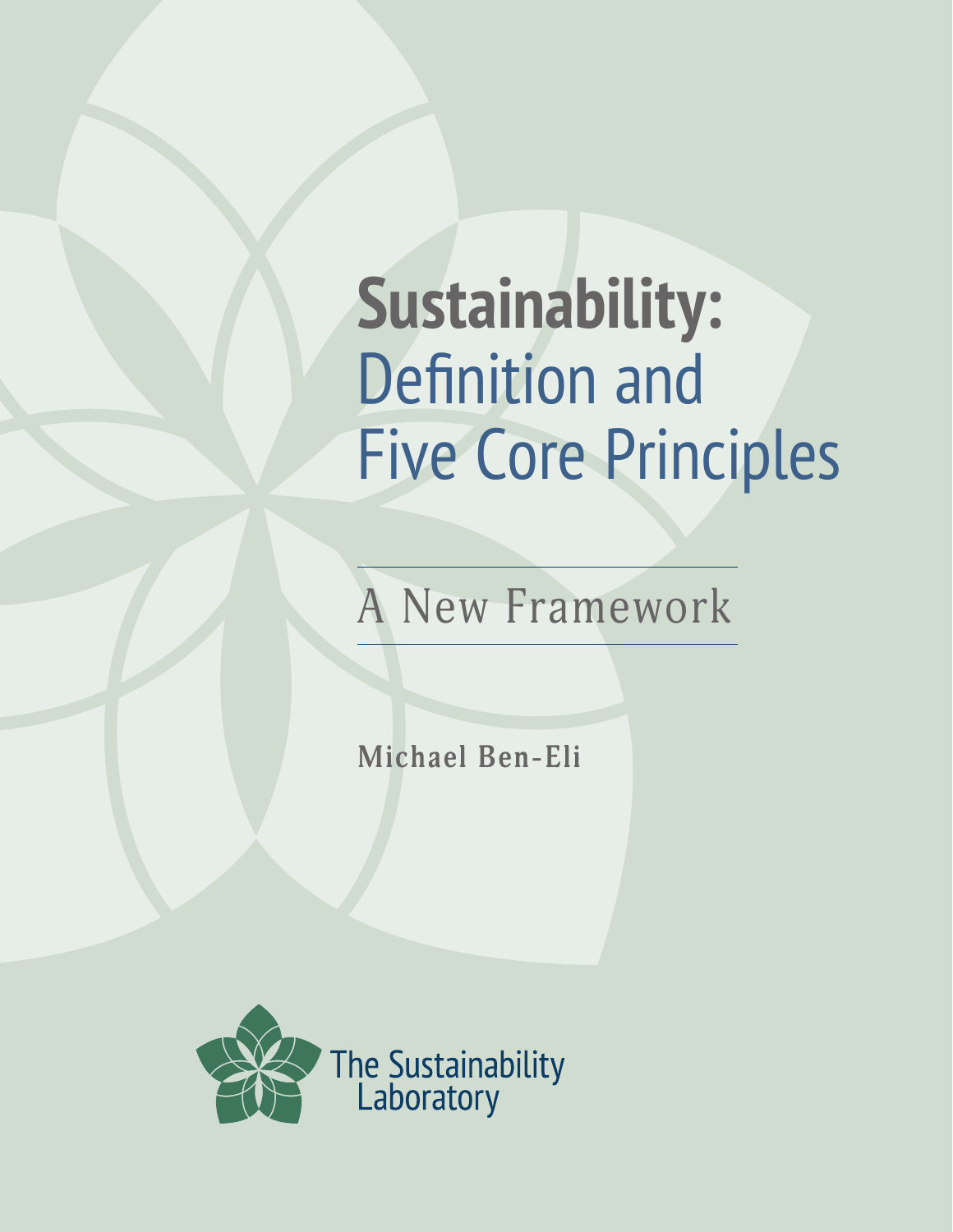### **Introduction**

The concept of "sustainable development," as coined by the World Commission on Environment and Development, and with it, the term "sustainability" itself, have been gaining increasing recognition in recent years all around the world. Widespread use, however, has led to growing ambiguity, so that today both terms are employed within a very broad spectrum of meaning, often to the point of trivialization.

The definition and set of five sustainability principles proposed below seeks to advance and restore rigor to the ideas underlying the concept of sustainability. Its development was informed by a number of existing frameworks and was inspired, in particular, by the work of R. Buckminster Fuller.

The principles are articulated in a general fashion but can receive specific operational meaning in relation to particular cases, for example: sectors of the economy, development issues, business strategies, investment guidelines, or initiatives taken by individuals. These principles are expressed in relation to five fundamental domains:

#### *The Material Domain*

*Constitutes the basis for regulating the flow of materials and energy that underlie existence.*

#### *The Economic Domain*

*Provides a guiding framework for defining, creating and managing wealth.*

#### *The Domain of Life*

*Provides the basis for appropriate behavior in the biosphere with respect to other forms of life.*

#### *The Social Domain*

*Provides the basis for social interactions.*

#### *The Spiritual Domain:*

*Identifies the necessary attitudinal orientation and provides the basis for a universal code of ethics.*

The result is a set of five core principles, each with its own derived policy and operational implications. The set is systemic in nature, meaning that each domain affects all the others and is affected by each in return. This systemic aspect is fundamental. It reflects the interdependent nature of reality itself. It has far-reaching implications for policy and for any competent attempt at developing a strategy for change. It implies that in seeking a transition to sustainability as the organizing principle in a new world order, a piecemeal approach—emphasizing some aspects, while neglecting others—is unlikely to yield effective, lasting results.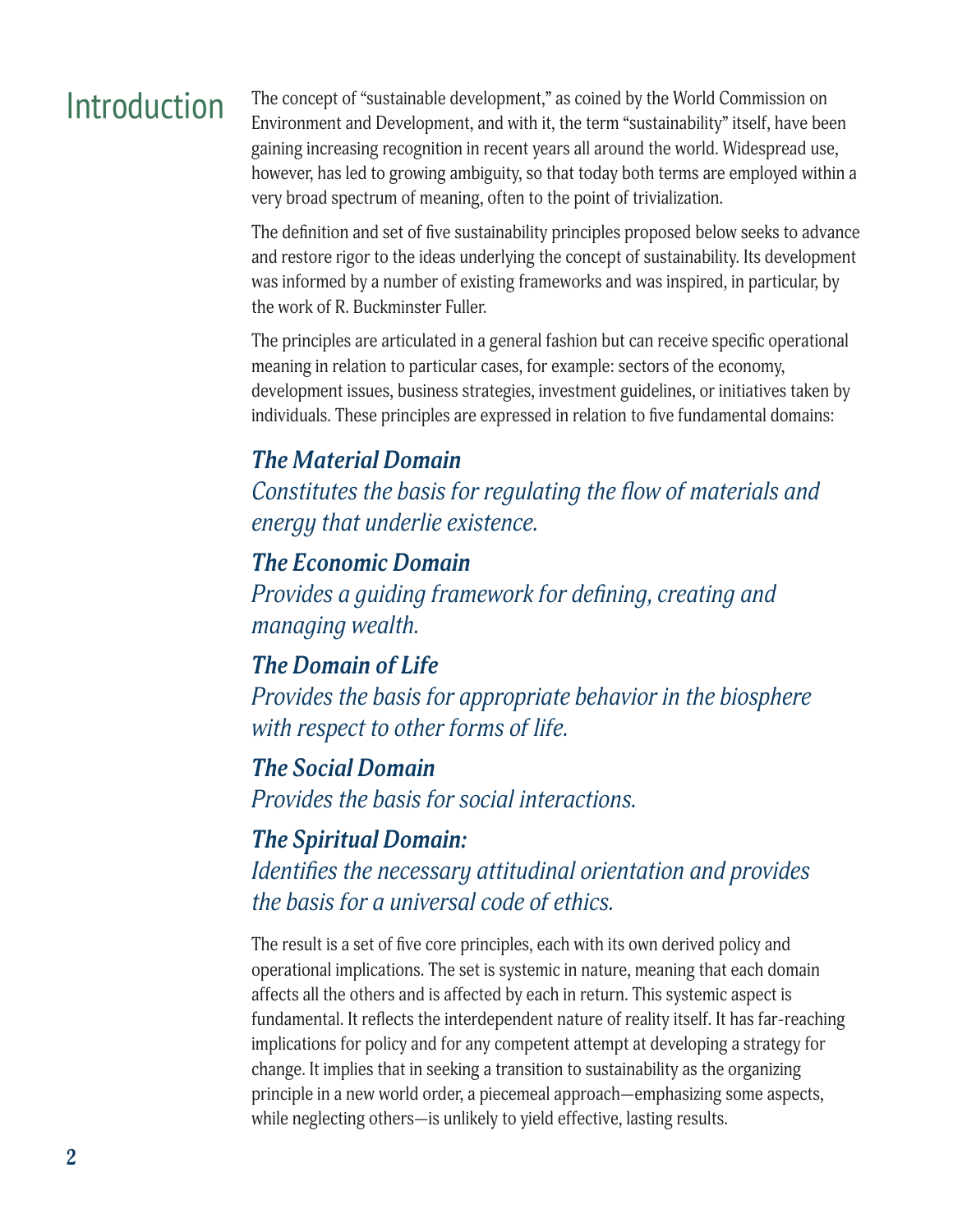### Definition of **Sustainability**

Transforming world society and the world's economy to a sustainable basis is the most significant challenge of our time. This challenge is unprecedented in scope. Its context is the planet as a whole. It requires a fundamental shift in consciousness as well as action. It calls for a fresh vision, a new dream and new approaches for shaping evolving new realities.

Earth is exquisitely configured to accommodate life with abundance, but we humans have consistently compromised every vital component of its intricate fabric. This trend must be reversed and a lasting balance restored.

The ultimate objective of establishing the concept of sustainability as an organizing principle for the planet is to foster a well-functioning alignment between individuals, society, the economy and the regenerative capacity of the planet's life-supporting ecosystems. This alignment represents a particular type of dynamic equilibrium in the interaction between a population and the carrying capacity of its environment. It is this specific equilibrium that must be the focus of a meaningful definition of sustainability.

Currently, the prevailing definition of sustainability emphasizes cross-generational equity, which is clearly an important concept, but which poses difficulties, since future generations' needs are not easy to define or determine. Anchoring an alternative definition to the relationship between a population and the carrying capacity of its environment offers superior operational leverage, as it contains a number of key variables, all potentially measurable: population size, rate of resource consumption, impacts on the absorption capacity of sinks, a measure of well-being, and the like. Hence, the following definition of sustainability, which applies generally to all species populations, and is true in the specific context of human population:

#### **Sustainability**

A dynamic equilibrium in the process of interaction between a population and the carrying capacity of its environment such that the population develops to express its full potential without producing irreversible, adverse effects on the carrying capacity of the environment upon which it depends.

This equilibrium has been greatly disturbed in our time, with the exponential intensification of human activity and the resulting demand on resources, as well as the generation of waste byproducts that exceed the planet's regeneration and absorption capacities. Together, these factors make the current trajectory of human affairs unsustainable.

The principles that follow are grounded in this definition. They are expressed in relation to five key domains, which represent the primary dimensions of the population-environment interaction. **<sup>3</sup>**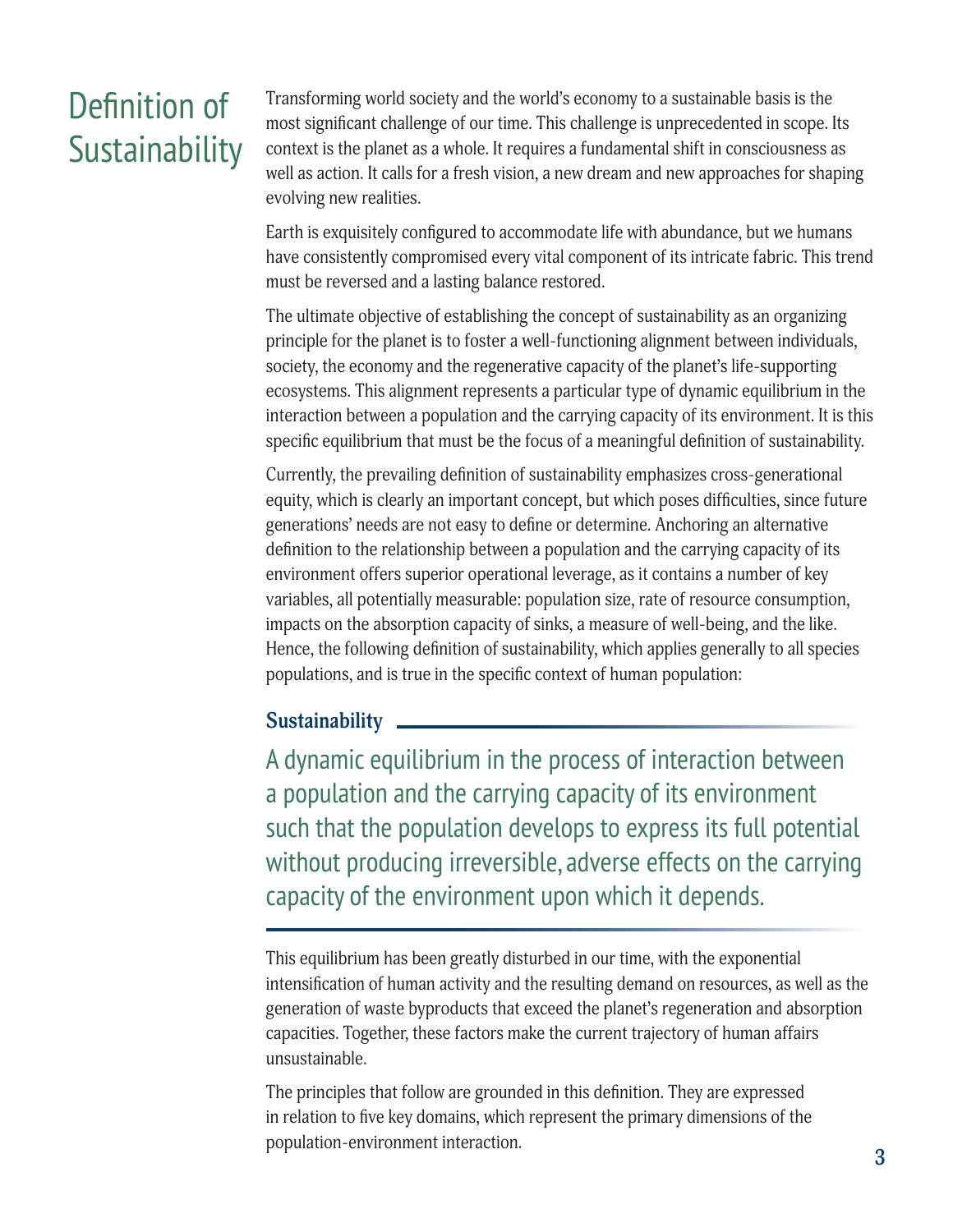### The **Material** Domain

**1**

#### **Underlying Premise**

All the physical processes which provide the basis for human existence are subject to the primary laws of physics, for example, the first law of thermodynamics, which addresses the fundamental conservation of energy in the universe, and the second law, which stipulates the direction of energy events. These laws prescribe the ultimate limits of possibilities in physical systems and, therefore, underlie the productive potential in the use of resources.

The second law underscores the ultimate increase of entropy and disorderliness in all physical systems. At the same time, there are clearly cosmic processes which work to create and increase order, at least temporarily. These processes are evident on Earth in the manifest progression from simple organic molecules, to individual organisms, to societies, to whole ecosystems, and to human consciousness itself.

By virtue of the innate ability to apply disciplined intelligence to designing universally advantageous configurations of energy and matter—arranging and rearranging components of the physical domain—humans have the potential to be powerful agents of order creation. This inherent design ability provides the essential means for ensuring lasting abundance.

In spite of the immense possibilities that are achievable by thoughtful superior design creating order and slowing the proliferation of entropy— our current industrial infrastructure is wasteful, destructive, fragmented and grossly inefficient. With the appropriate intention, it could be reimagined, redesigned and reconfigured in order to deliver an enduring, regenerative advantage for all.

#### **The First Principle**

Contain entropy and ensure that the flow of resources, through and within the economy, is as nearly non-declining as is permitted by physical laws.

- *Strive for highest resource productivity*
- *Employ regenerative energy sources, and continuously recycle non-regenerative resources*
- *Amplify performance with each cycle of use*
- *Affect an unbroken, closed-loop flow of matter and energy in a planetary production infrastructure conceived as a whole*
- *Control leakages and avoid stagnation, misplaced concentrations or random diffusion of chemical elements during cycles of use*
- *Advance a service, performance-leasing orientation for managing durable goods*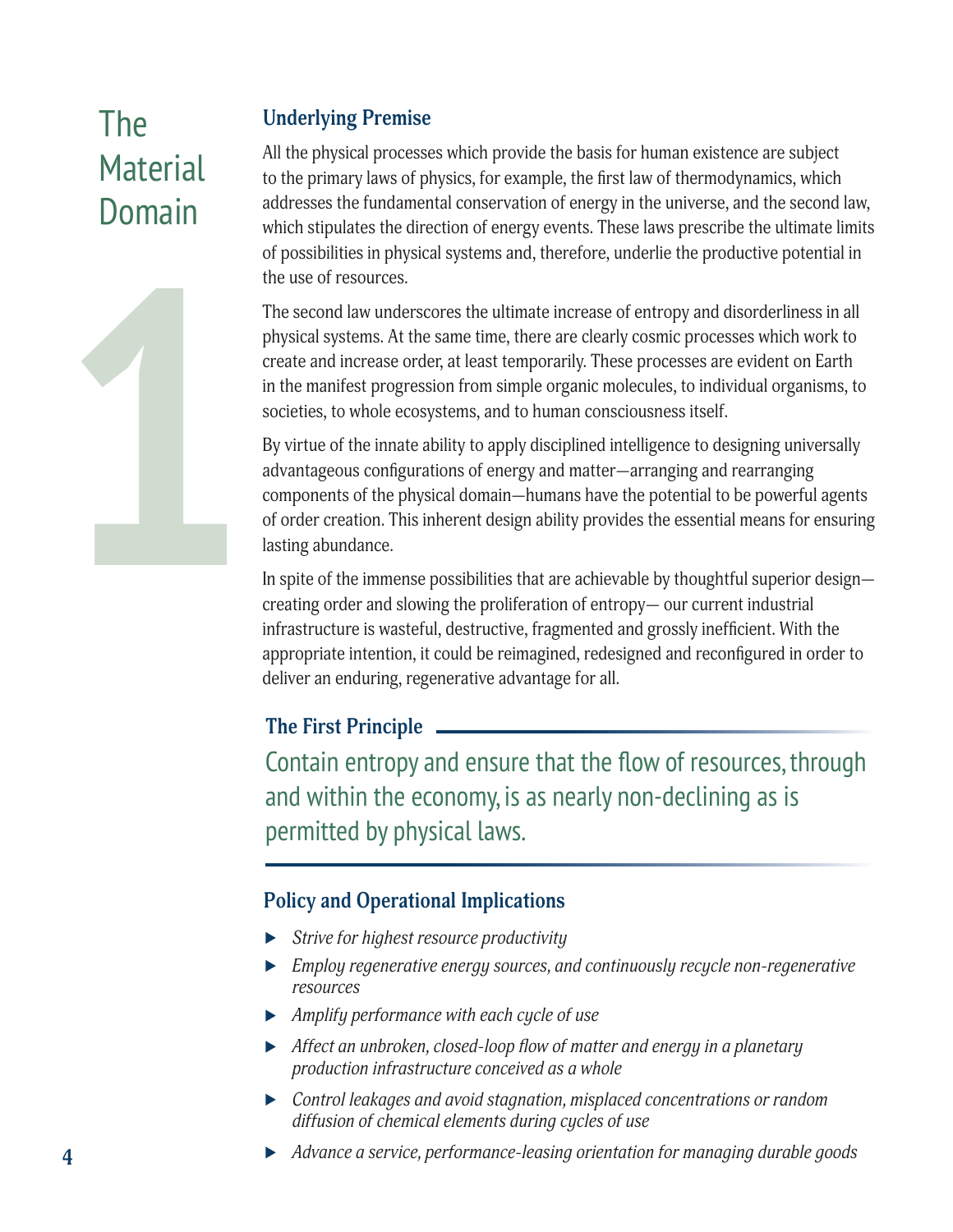### The Economic Domain



#### **Underlying Premise**

Economies consist of markets where transactions occur, and guiding frameworks by which transactions are evaluated and decisions about economic commitments are made. Often treated as though they reflect an independent, objective reality, such frameworks ultimately represent human constructs rooted in values, biases, and dominant interests and concerns. These latter factors determine the adoption of the underlying economic perspective: whether focused on short-term, linear and narrow objectives, or on long-term, comprehensive, eco-sensitive cycles of return.

The accounting framework presently used to guide our economy grossly distorts values. It systematically ignores important cost components, like the impacts of depletion and pollution, for example. Economists are beginning to reflect on the inadequacies inherent to the narrow concept of growth that dominates measurement of national economies, and some even highlight the basic absurdity of counting consumption as if it were income, a common practice in the way we treat natural resources.

Inadequate measurements—and the regulations and subsidies that often accompany them—drive markets and continue to fuel the destructive effects of the economy as a whole. The prevailing conventions of our accounting framework exacerbate such effects and limit the scope of individual initiatives seeking better practices. This selfreinforcing pattern is clearly one key dimension requiring radical change.

#### **The Second Principle**

Adopt an appropriate accounting system to guide the economy, fully aligned with the planet's ecological processes and reflecting true, comprehensive biospheric pricing.

- *Employ a comprehensive concept of wealth related to the simultaneous enhancement of five key forms of capital: Natural, Human, Social, Manufactured and Financial*
- *Align the world's economy with nature's regeneration capacity and incorporate critical "externalities" in all cost and benefit accounts*
- *Embody a measure of well-being and human development in economic calculations*
- *Design regulation and taxation policies to accentuate desirable and eliminate adverse outcomes, optimizing the whole*
- *Rely on market mechanisms—transparent and calibrated to reflect "true" costs—for allocation of capital assets*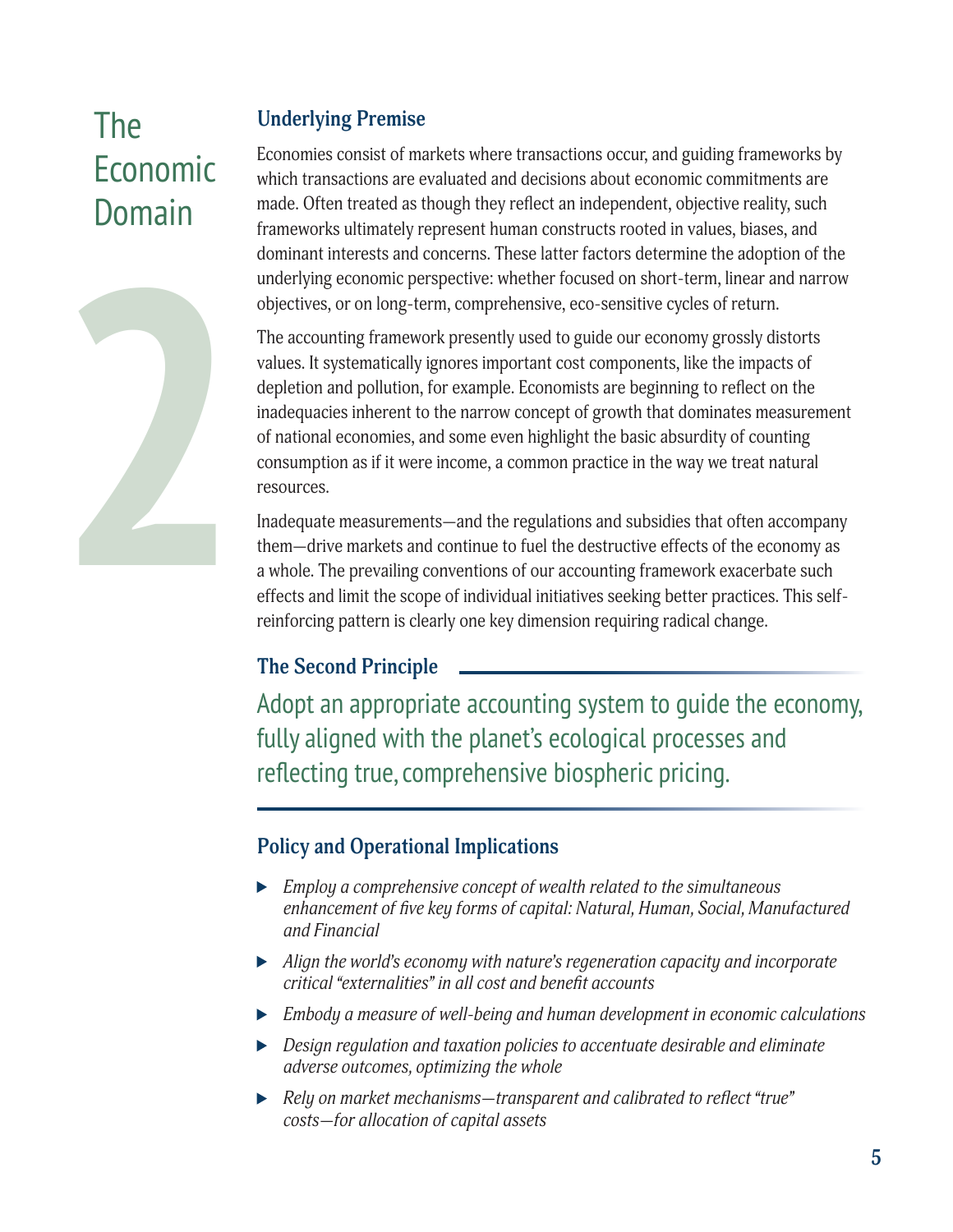### The Domain of Life

**3**

#### **Underlying Premise**

The adaptive success of our species and its quick propagation almost everywhere on Earth comes at the expense of many other forms of life. The destruction of individual animals, species, habitats and whole ecosystems—a trend now reaching ominous proportions—is a deep cause for alarm.

Complex, self-organizing, living systems—brains, societies, and ecosystems including rainforests, coral reefs, and industrial economies alike—depend on their very complexity, their internal variety, for long-term viability. Lasting stability in all such systems, science tells us, is in fact a direct function of complexity, of an inherent redundancy, which allows for the emergence and reemergence of different configurations in response to changing events. Monocultures, by contrast, are brittle in principle—the antithesis, in this context, of vibrant life.

On this point, contemporary science seems to converge with the intuition of many of the world's ancient wisdom traditions, which insist on the uniqueness and fundamental sacredness of all forms of life.

#### **The Third Principle**

Ensure that the essential diversity of all forms of life in the biosphere is maintained.

- *Assume responsible stewardship for our planet's web of life*
- *Harvest species only to regeneration capacity*
- *Conserve the variety of the existing gene pool*
- *Shape land use patterns to reduce human encroachment on other forms of life and enhance biological diversity in areas of human habitat*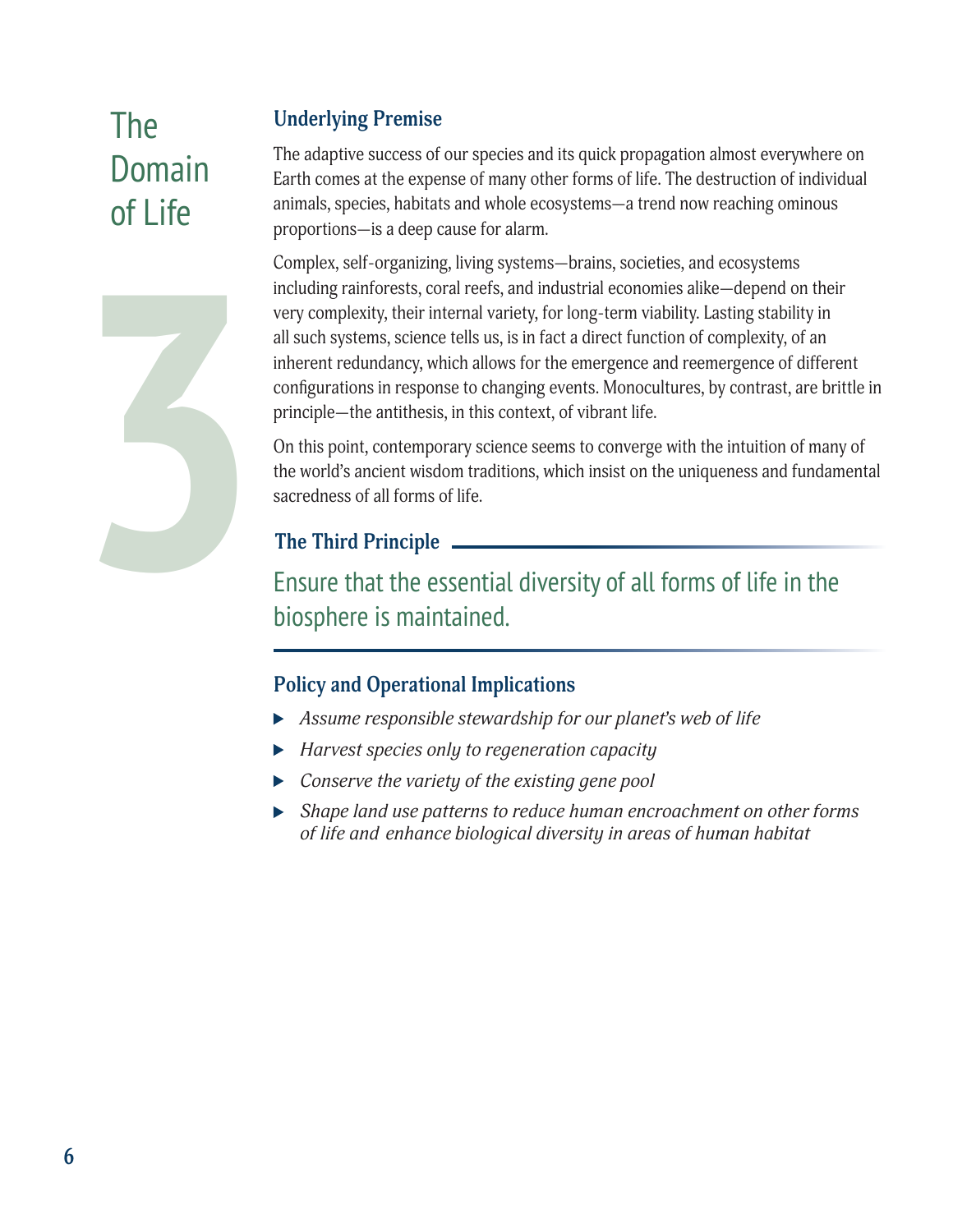### The Social Domain

**4**

#### **Underlying Premise**

Work of early 20th century scientists, mathematicians, and philosophers of science brought to the fore the fundamental fallibility of human knowledge, questioning the notion of an ultimate truth. This suggests that, in true ecological fashion, myriad expressions and species of truth should be allowed to coexist without any particular one seeking to aggressively dominate others.

Recent findings in the neurological sciences point out that the human nervous system is more plastic than heretofore believed. It seems that neural circuits, conditioned by past experiences to emphasize "fight or flight" behavior, can be retrained by persistent individuals' efforts to favor those higher centers of the brain, which regulate for a more inclusive, compassionate stance. Arguments based on the notion of an entirely fixed "human nature" are therefore questionable.

At the same time, the system sciences tell us that societies, like all ecologies and living systems, depend on diversity and internal variety for robustness, long-term viability, and health, thus underscoring the importance of encouraging variety and plurality in social forms.

All the foregoing reinforce the still-fragile idea that open processes, responsive structures, plurality of expression, and the equality of all individuals ought to constitute the cornerstones of social life. As we enter the 21st century, however, the social domain continues to be dominated by the many worn-out assumptions, superstitions, biases, concepts and structures of yesterday, all arresting possibilities for progress and change.

#### **The Fourth Principle**

Maximize degrees of freedom and potential self-realization of all humans without any individual or group adversely affecting others.

- *Foster tolerance as a cornerstone of social interactions*
- *Enshrine universal rights within a framework of planetary citizenship*
- *Provide for inclusion and effective democracy in governance*
- *Ensure equitable access to life-nurturing resources*
- *Establish cooperation as a basis for managing global issues and planetary commons*
- *Eliminate war and outlaw trade in weapons technologies*
- *Promote sustainability literacy through education at all levels*
- *Embody sustainability-enhancing concepts in an effective planetary framework of legislation*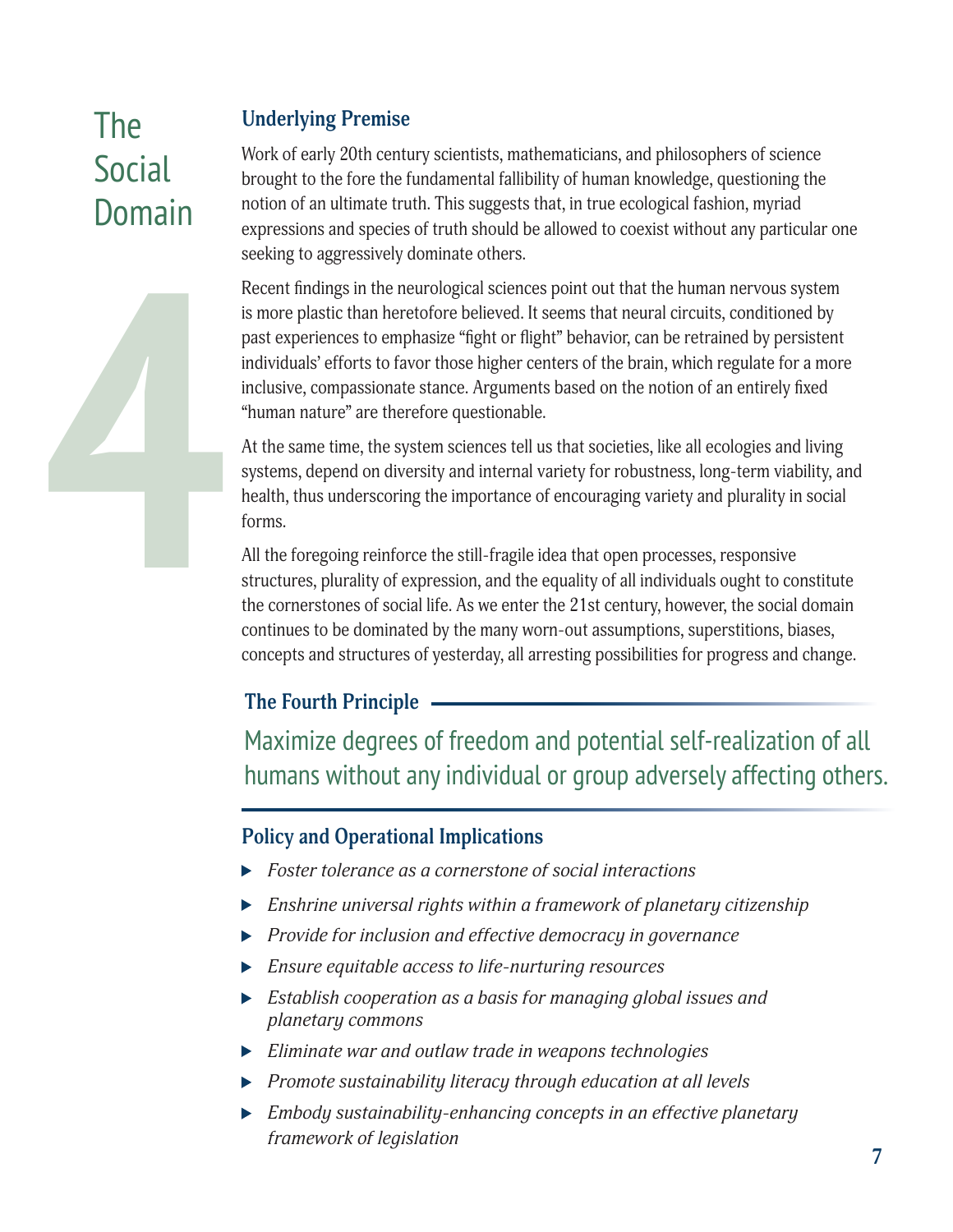### The Spiritual Domain

**5**

#### **Underlying Premise**

The human spirit has consistently sought to transcend material, biological, physiological, psychological, and technological limitations. This constant drive to touch a "beyond," to take progressively more into the field of vision and to integrate an increasingly broader reality has great practical significance. With its intuitive reach for wholeness and completion, it fuels the development and evolution of individuals and societies alike.

The extent to which this deeply-rooted drive is allowed to manifest in the daily affairs of society affects the choices we make and the quality of our actions in the world. Ultimately, it underscores the difference between a greedy, egocentric, predatory orientation, and a nurturing, self-restrained, inclusive one, which honors the larger system of which we are a part and on which our very existence depends.

The essential quality of the spiritual domain, as it is acknowledged by all known wisdom traditions, is not easy to pin down. In the English language, the term "spiritual" carries opposing connotations: sacred, exalted, virtuous, divine, but also, insubstantial and occult. It is meant here to evoke the sense of a deep, underlying essence—a combination of inspiration, meaning, purpose, and all-encompassing values. The inherent imprecision in characterizing these concepts is manifest in the more elaborate way in which the fifth principle is expressed.

#### **The Fifth Principle**

Recognize the seamless, dynamic continuum Of mystery, wisdom, love, energy, and matter That links the outer reaches of the cosmos With our solar system, our planet and its biosphere Including all humans, with our internal metabolic systems And their externalized technology extensions; Embody this recognition in a universal ethics For guiding human actions

- *Acknowledge the transcendent mystery that underlies existence*
- *Seek to understand and fulfill humanity's unique function in the Universe*
- *Honor the Earth with its intricate ecology, of which humans are an integral part*
- *Foster compassion and an inclusive, comprehensive perspective in the underlying intention, motivation and actual implementation of human endeavors*
- *Link inner transformation of individuals to transformations in the social collective, laying foundations for the emergence of a new planetary consciousness*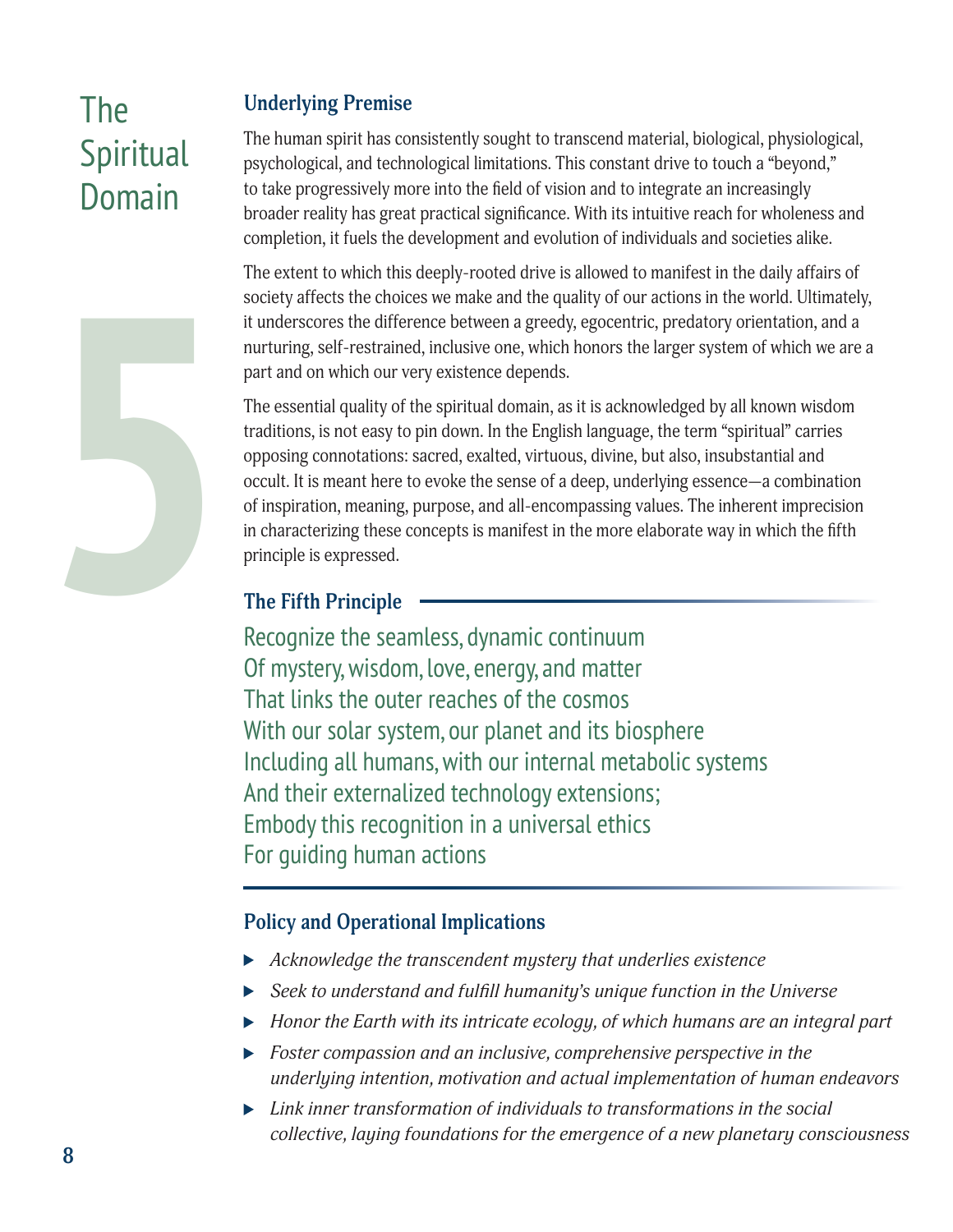### The Five **Principles** as an Integrated **Whole**

Deeper reflection on the concept of sustainability and the five core principles that prescribe it reveals that the spiritual dimension and its related principle are fundamental to the quality and coherence of the whole. It is rarely incorporated, however, in the conventional calculus of practical affairs.

As a guiding principle, the spiritual dimension does not carry the connotation of conventional religion. Rather, it evokes the integration of heart and mind, and the consciousness of the essential oneness at the center of being.

By anchoring the essence of human motivation and intention, the spiritual principle acts as the causal root that sets the tone for the whole. It drives the integration of the other four principles, related to the Material, Economic, Life, and Social domains. If integrated in a balanced way, it can infuse a common purpose, provide a common foundation, and stimulate common resolve. Lacking the ethical commitment implied by the spiritual principle, consideration of questions related to the four other domains, no matter how elaborately expressed, are reduced to mere technicalities.

By their very nature, language, logic and action force separation, discrimination and choice, resulting in the artificial distinction and sequencing of the five principles. A balanced and full integration of all five principles is essential, however, for conceptualizing and realizing sustainability as an enduring state.

The five domains underlying the principles interact and co-define one another. As in a holographic image, each embodies the whole in its own sphere. When the principles are thus integrated and seamlessly inform choices and actions, a state of sustainability, which otherwise appears as a difficult, distant goal, can be realized spontaneously and completely.